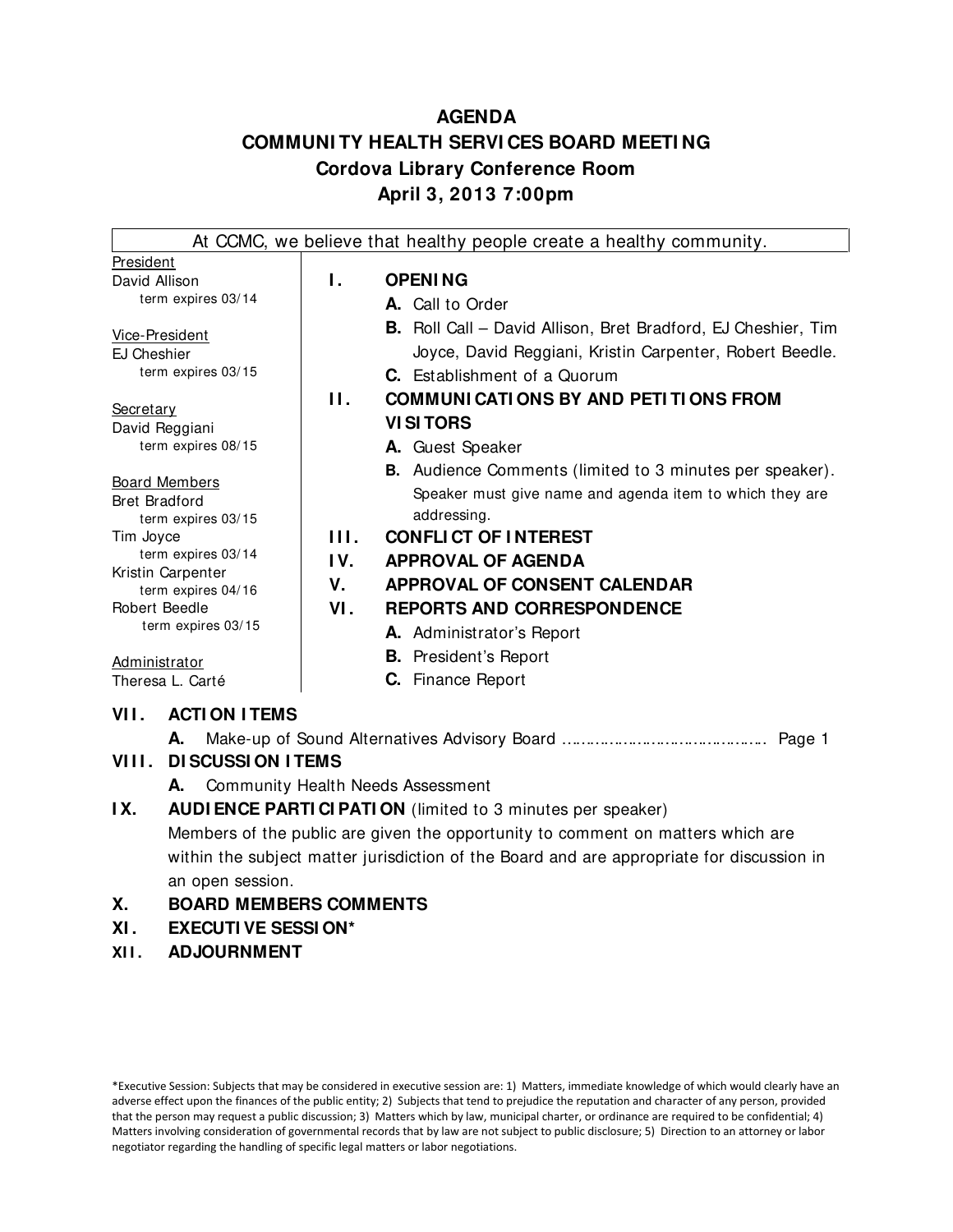## **Alaska Statutes**

Sec. 47.30.540. Eligible Local Community Entities.

(a) A city or borough government or other political subdivision of the state, a nonprofit corporation, or a combination of these, is eligible to receive funds and administer local programs under AS 47.30.520 - 47.30.620. In order to ensure equitable access to funds and programs through the state, the department shall determine appropriate geographical areas to be served by local programs in consultation with representatives of the geographical areas in question.

(b) An entity designated by the department to receive money under [AS 47.30.520](http://www.legis.state.ak.us/basis/folioproxy.asp?url=http://wwwjnu01.legis.state.ak.us/cgi-bin/folioisa.dll/stattx09/query=%5bJUMP:) - 47.30.620 shall ensure a broad base of community support as evidenced by a governing board reasonably representative of the professional, civic, and citizen groups in the community and including persons with mental disorders or family members of persons with mental disorders. No more than two members, or 40 percent of the membership, whichever is greater, may be providers of services under the program. In order to receive money under [AS 47.30.520](http://www.legis.state.ak.us/basis/folioproxy.asp?url=http://wwwjnu01.legis.state.ak.us/cgi-bin/folioisa.dll/stattx09/query=%5bJUMP:) - 47.30.620, a local community entity shall agree

**(1)** to give priority to mental health programs and services consistent with the priorities set out in AS [47.30.056](http://www.touchngo.com/lglcntr/akstats/Statutes/Title47/Chapter30/Section056.htm) and that provide the maximum services for the least expenditure of money from the mental health trust settlement income account;

**(2)** to furnish services through a qualified staff meeting reasonable standards of experience and training;

**(3)** to conform to a state cost accounting system showing the true cost of services rendered, collect fees for services according to a schedule based on an analysis of reasonable ability to pay, and provide that a person may not be refused services because of inability to pay for those services;

**(4)** to maintain adequate clinical and administrative records and furnish periodic reports to the department;

**(5)** to furnish the authority and the department an annual report of the preceding fiscal year, including an evaluation of the effectiveness of the previous year's programs and their costs;